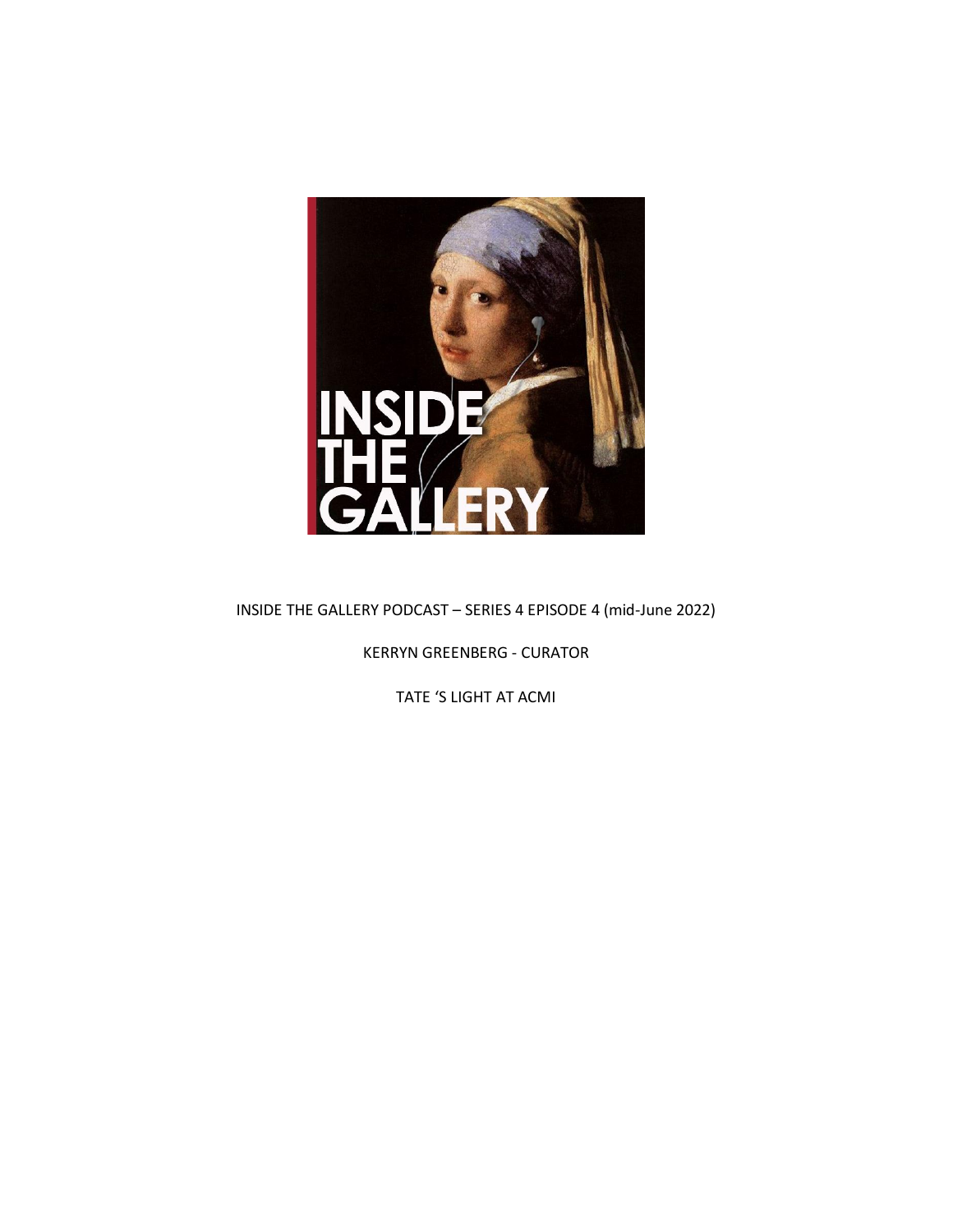Tim Stackpool:

Kerryn, thanks for your time on the podcast.

Kerryn Greenberg:

Thank you, Tim. It's a pleasure to speak with you.

Tim Stackpool:

I actually want to talk about the exhibition shortly. But I just want to get your opinion on a couple of things first. I find of course, when you for instance, put together an exhibition for any particular gallery. And then you kind of consider, "Well, we might be able to tour this," or, "We might be able to share the expenses of this with other galleries around the world." And I kind of wonder whether that's always been the case, or whether we're seeing more and more of that perhaps this century?

### Kerryn Greenberg:

Tim, I think touring exhibitions is not a new phenomenon, but there are several models which have been refined over the years and which are now in wide use. And there's a couple of different ways of touring. One is touring alone in exhibitions, and these tend to be exhibitions that are drawn from a very wide range of collections, typically, in as wide geographic locations. Those shows are most often monographic, blockbuster type of exhibitions that would be really too costly to organise on one's own.

#### Kerryn Greenberg:

So in those instances, one's usually sharing costs. And occasionally you'll find that the originating venue is charging a fee. There are also historic exhibitions that require significant research to realize where the extra resource of other organisations is extremely helpful. So in those instances, you might find a couple of different arts venues coming together to co-organise, sharing the kind of burden of both the logistics and the curatorial work. And while those kinds of exhibitions can attract a fee, they're typically realised as collaborations with that shared curatorial input.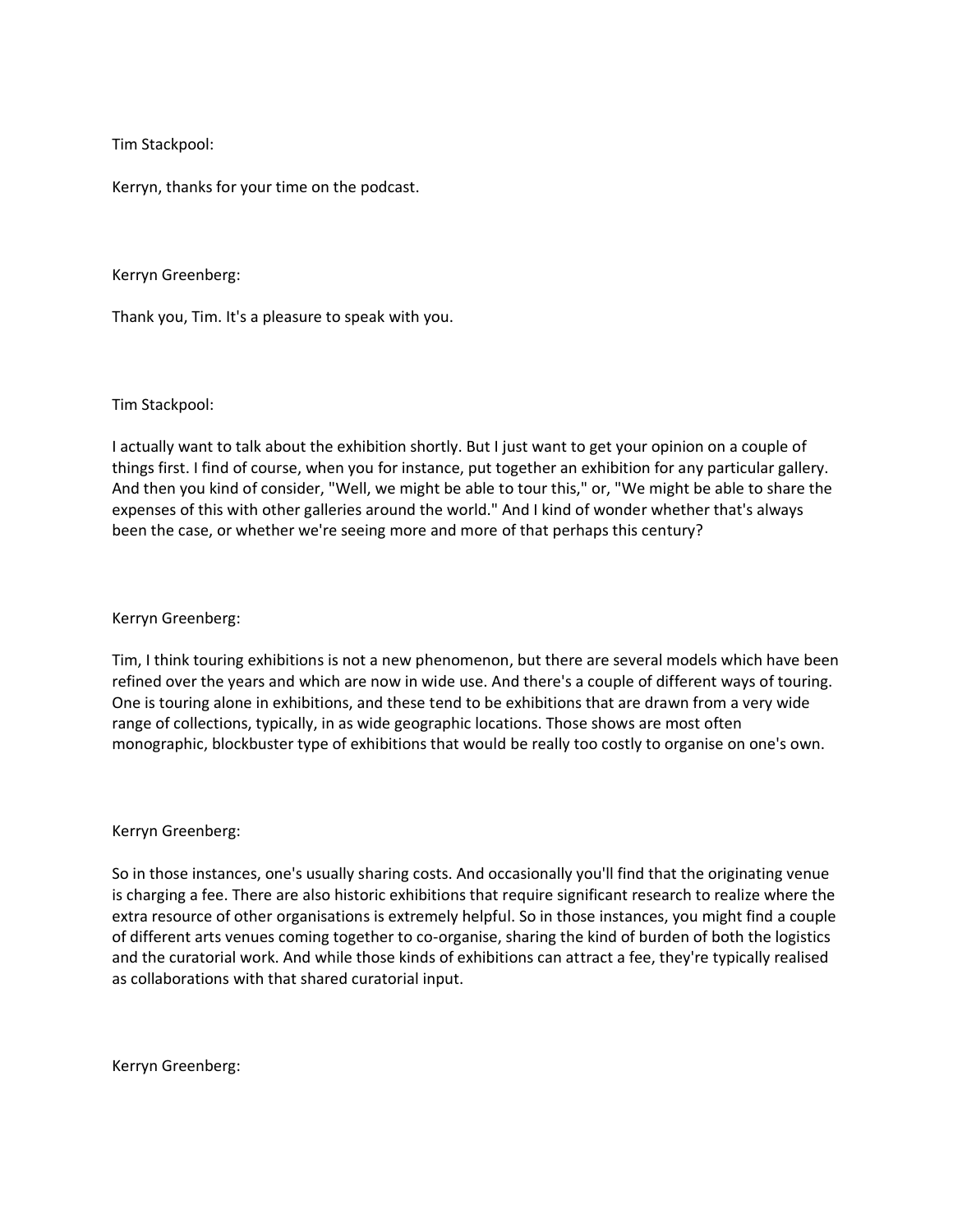What we are talking about today is a touring collection exhibition, which is an exhibition drawn from a single or a small number of collections. So V&A in London and the British Museum have been touring their collections internationally for quite a few years. Tate began touring collection exhibitions about 20 years ago. But this was initially on an ad hoc basis, so very much on instances of replying to inquiries that were made. And in fact, Australia was one of the first countries that Tate ever toured to. We organised a Pre-Raphaelite exhibition, which went to the Art Gallery of Western Australia in Perth in 2003.

# Kerryn Greenberg:

But it's in the last sort of five to eight years really, that touring collection exhibitions has ramped up at Tate. And it's become much more strategic and professional. There are many advantages, I think, to touring exhibitions, as you indicated before. The sharing of collections and expertise more widely. But also critically of works that might otherwise be unavailable to the public. Either because a collection is so large and much of it is in storage at any one time, or sometimes because a museum is undergoing renovation or is closed.

### Kerryn Greenberg:

So recent examples might be the Courtauld Gallery that toured highlights of its impressionist collection to Japan. Including really amazing masterpieces like Manet's A Bar at the Folies-Bergère from 1882. And that was only possible because the Courtauld was closed and undergoing renovations. And it was a great opportunity to share those phenomenal works more widely. Because they're typically on permanent display in London. But also an opportunity to raise very much needed funds for their institution.

# Kerryn Greenberg:

Touring offers opportunities to kind of forge new relationships and strategic partnerships in other parts of the world, and also to build profile for the lending organization and develop kind of new audiences, particularly in this era of kind of the internet and access being so much broader and wider. But it's something that's not really mentioned is the opportunity to develop curators experience, and to surface research that they might be doing that isn't possible to kind of surface at their own organisations.

#### Kerryn Greenberg:

And that's something that I really enjoyed about working on the LIGHT exhibition, is this opportunity to work in different parts of the world in completely different spaces, and with a much wider range of colleagues. And finally, as I alluded to earlier, the income generated from touring a collection exhibitions helps support the very significant costs involved in caring for collections of that kind of scale.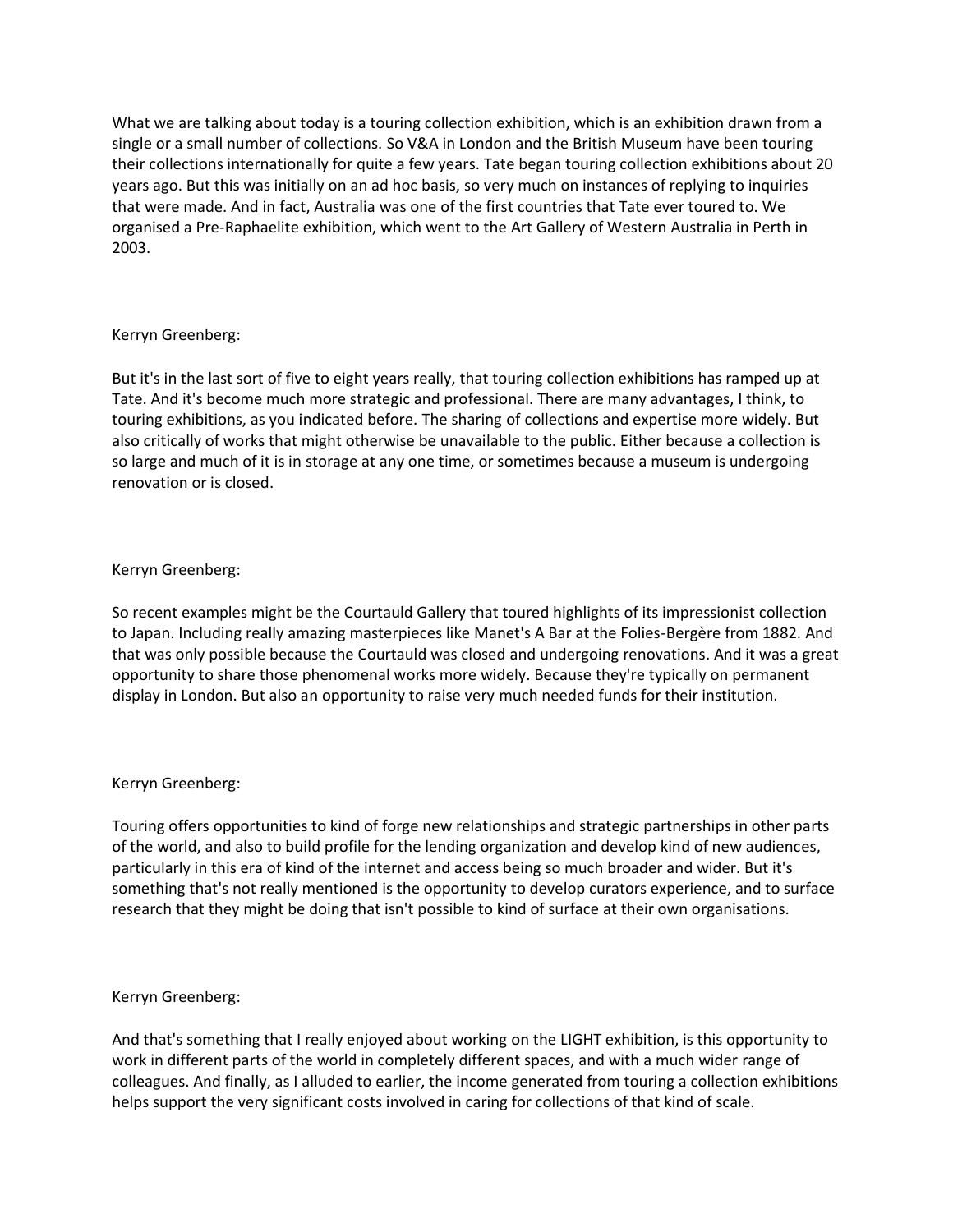# Tim Stackpool:

When it comes to those costs as well, just digressing a little bit more. The sharing of costs in terms of acquisitions as well, which goes across continents too. There's a bit more of that happening as well. Is this all tied up in the same sort of thing, or a completely different mindset?

# Kerryn Greenberg:

I mean, I think it's slightly different. Although it's obviously being kind of prioritized because of the same factors. So I think the idea of jointly acquiring work is something that is relatively new. I mean, there were instances historically of works being transferred from one museum to another. So for example, probably the most well known is the relationship that MoMA had with the Metropolitan in New York. Where kind of MoMA was able to, well, the initial idea of Alfred Bar was to sell works that were older than 50 years to other museums. Reasoning that they would no longer be modern, and therefore they would be more appropriate to reside in historic kind of collections.

# Kerryn Greenberg:

They quickly realized that was playing a losing hand and abandon that approach. And now of course it's one of the most important collections in the world. But the idea that, I suppose in a city like London, historically, the museums have sought to kind of cooperate in pursuing separate collecting spheres so that they weren't overlapping. Specifically because they were all considered national kind of collecting institutions. That's become much more blurred as more institutions have started to collect contemporary art.

#### Tim Stackpool:

Yeah. And we see that in Australia as well. Because there's shared acquisitions between, for instance, the Museum of Contemporary Art in Sydney and Tate in the UK as well. It's not foreign to us. But of course, being in Australia, it works to our advantage in two ways. One is that we get to see the most incredible touring exhibitions that so much of the population wouldn't necessarily be exposed to. And then secondly, of course we gain some ownership into some pieces that we couldn't possibly have the opportunity to own outright.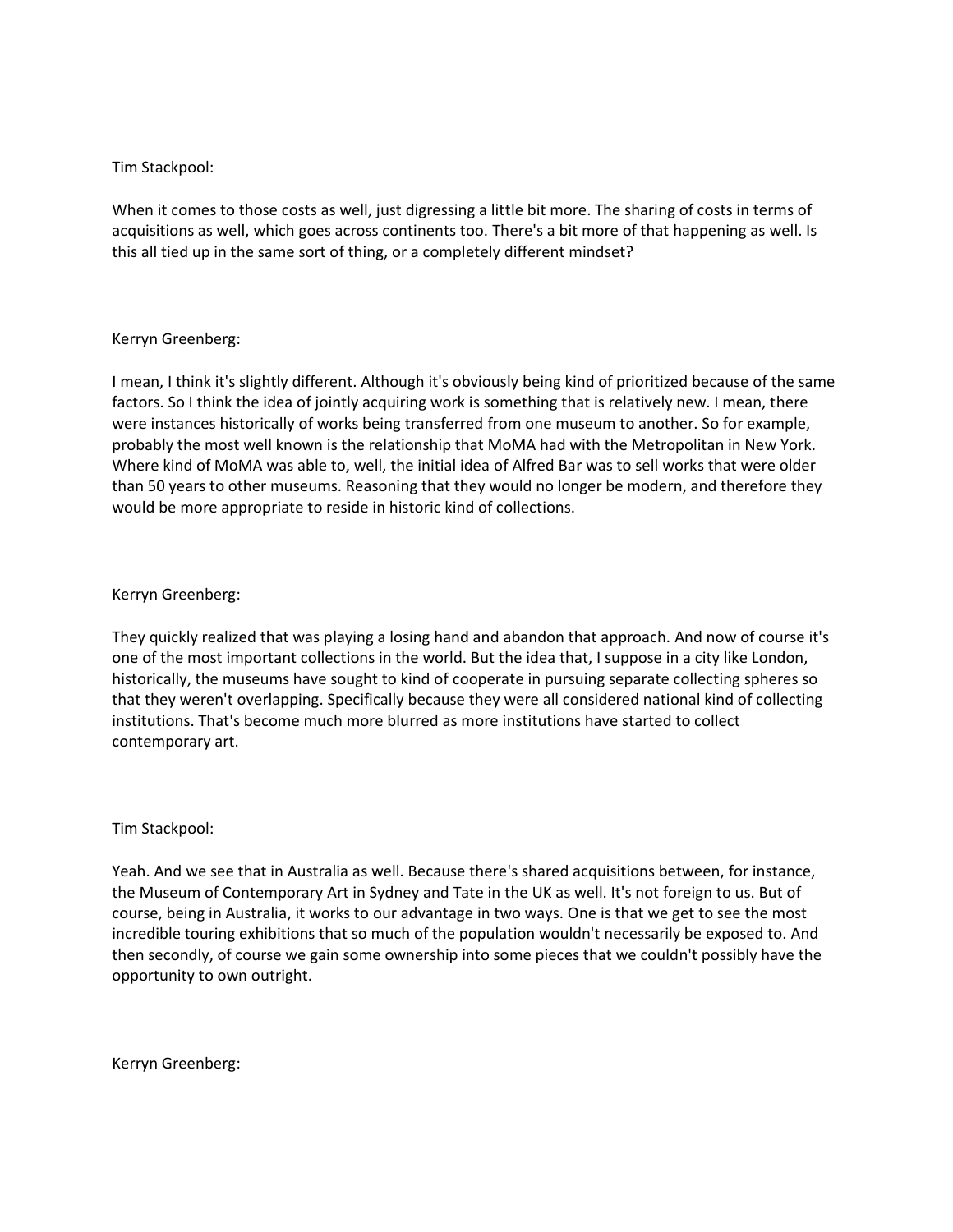Yeah. I mean, I think you're right. The MCA relationship that Tate has, was born out of Tate engaging in Australia. Firstly, through collection exhibitions that toured there. Then through kind of an interest in collecting art from Australia. And slowly the kind of conversations develop and relationships deepen with colleagues in those countries. And then, can share the concerns and start to think about how we can collaborate and find opportunities. So that relationship which was supported by Qantas was very unique, I think, and very special. And enabled both MCA and Tate to acquire some extremely significant works. I wouldn't say it's typical. I think it is a fairly unique model. Particularly because of the huge geographical distance between the two collecting institutions. I think in the states, you'll see that happen more often, where actually transferring the works between the institutions is easier within one kind of country.

### Kerryn Greenberg:

What I would say is more typical is jointly acquiring complex video installations. Where there's very little to store, very little to ship, and where the purchase price can be quite significant. So for example, I worked on a major acquisition of William Kentridge's work. I Am Not Me, the Horse is Not Mine, which was gifted jointly to the Israel Museum and Tate, back in 2011. And at that point we were very much kind of grappling with, well, what does the contract look like? Who gets to show the work when? These kinds of questions. Actually, who keeps the material, who's responsible for archiving it and transferring it as technology changes and so on.

# Kerryn Greenberg:

So it opens up lots of complex questions, legal questions, as well as practical and curatorial questions. But it does make a lot of sense to share resources, particularly in the era of the climate emergency. And especially right now where resources are extremely stretched and all museums are kind of struggling with funding, and after a couple of years of not being able to generate much income. So I think we can expect to see much more collaborative working.

#### Tim Stackpool:

Which is great. And in terms of that as well, when you are thinking about perhaps sharing or touring an exhibition like LIGHT at ACMI, what do you have to consider as the originating curator, when you see other venues pitching or you pitch to other venues, other galleries. In order for them to actually take your exhibition?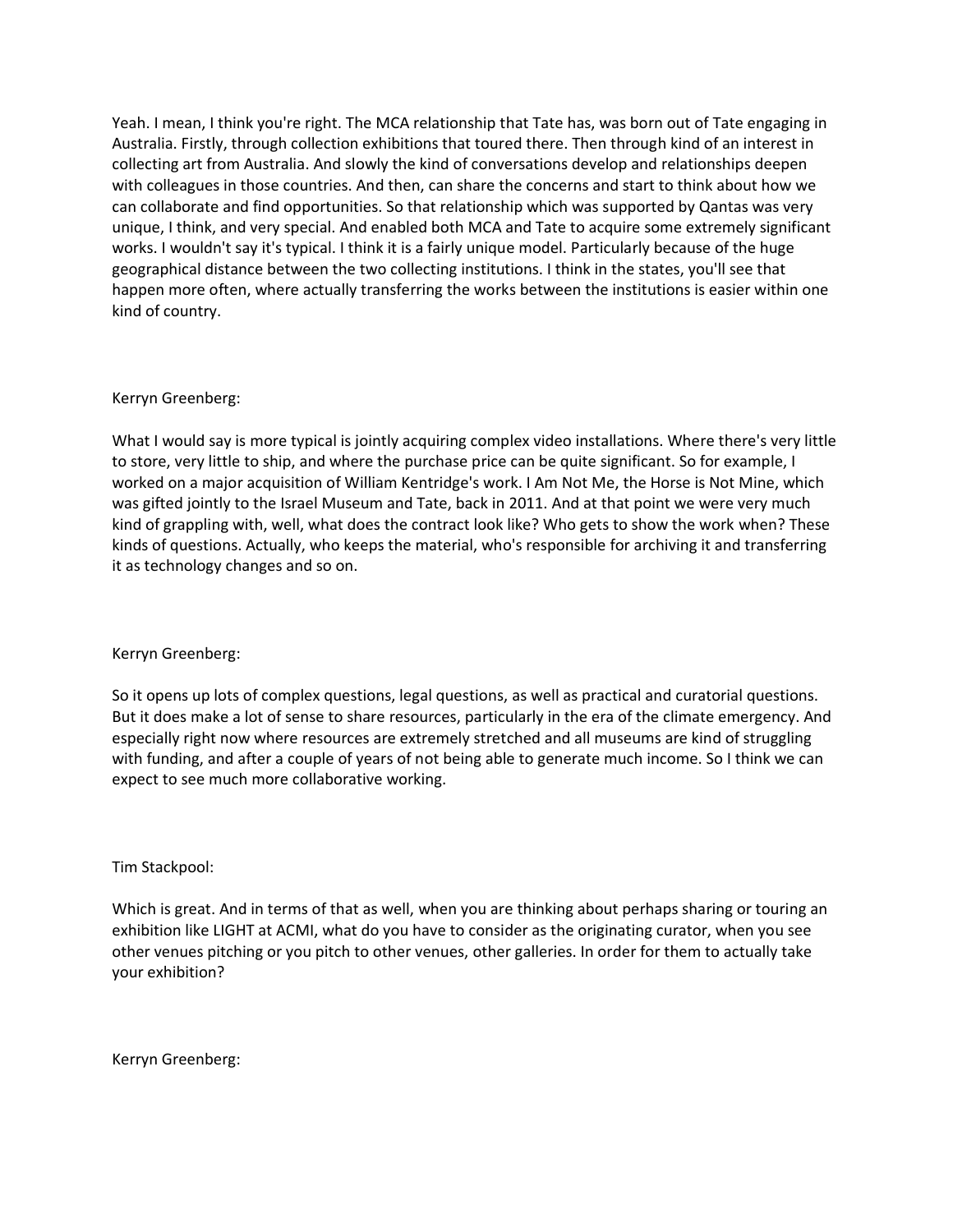It's a good question, Tim. And I think it's really important to do a site visit and to understand the space as well as its capacity. So questions around, are they able to care for the works? Is the climate conditions appropriate? Is there security? But more than that, I think it's understanding your partners commitment to building and serving audiences. So understanding, well, how do they function within the ecosystem? Are they the right partner for that particular show? Because there might be somebody more appropriate in that city, for example.

# Kerryn Greenberg:

So it's not only kind of their ability to physically take the show. It's more about kind of the rapport in the sense that they can do something interesting with the materials and also the quality of the exhibition space. You know, how's this going to feel for an audience within that particular environment? So touring enables one to work in kind of a wide range of places that might otherwise not be possible. So I'm thinking about kind of India and South Africa, where there might not be the infrastructures that you would normally expect. And where loan requests from those institutions might not kind of galvanize or get approved, in a major institution like Tate.

# Kerryn Greenberg:

But when it comes to touring a collection exhibition, you're able to offer a whole lot more support than you would otherwise with a single loan, for example. So Tate would organize creating the transportation arrangements, the insurance. We would send a courier or couriers if necessary. There would be the curatorial support. There would be support with interpretation materials. So enables you to work with perhaps smaller institutions that don't have that big compliment of staff.

# Kerryn Greenberg:

But also in context where perhaps there's the financial resources, but there are other factors at play. Yeah. So, I mean, I think it's quite exciting to be able to work in that way. Because it means that it's a much wider pool of partners. Whereas the loan entering exhibitions, you tend to kind of find MoMA, The Met, The Whitney, Tate, kind of Pompidou or partnering together, repeatedly. I mean, that's starting to change as well. But that's historically kind of been the way that it has worked. Where organizations of the same scale with similar types of resources behind them have kind of come together to work collaboratively. Whereas I think now we're starting to see that fragmented bit and much more diversified. So that a big institution like TATE, can work with a much smaller or even a private organization somewhere else in the world.

Tim Stackpool: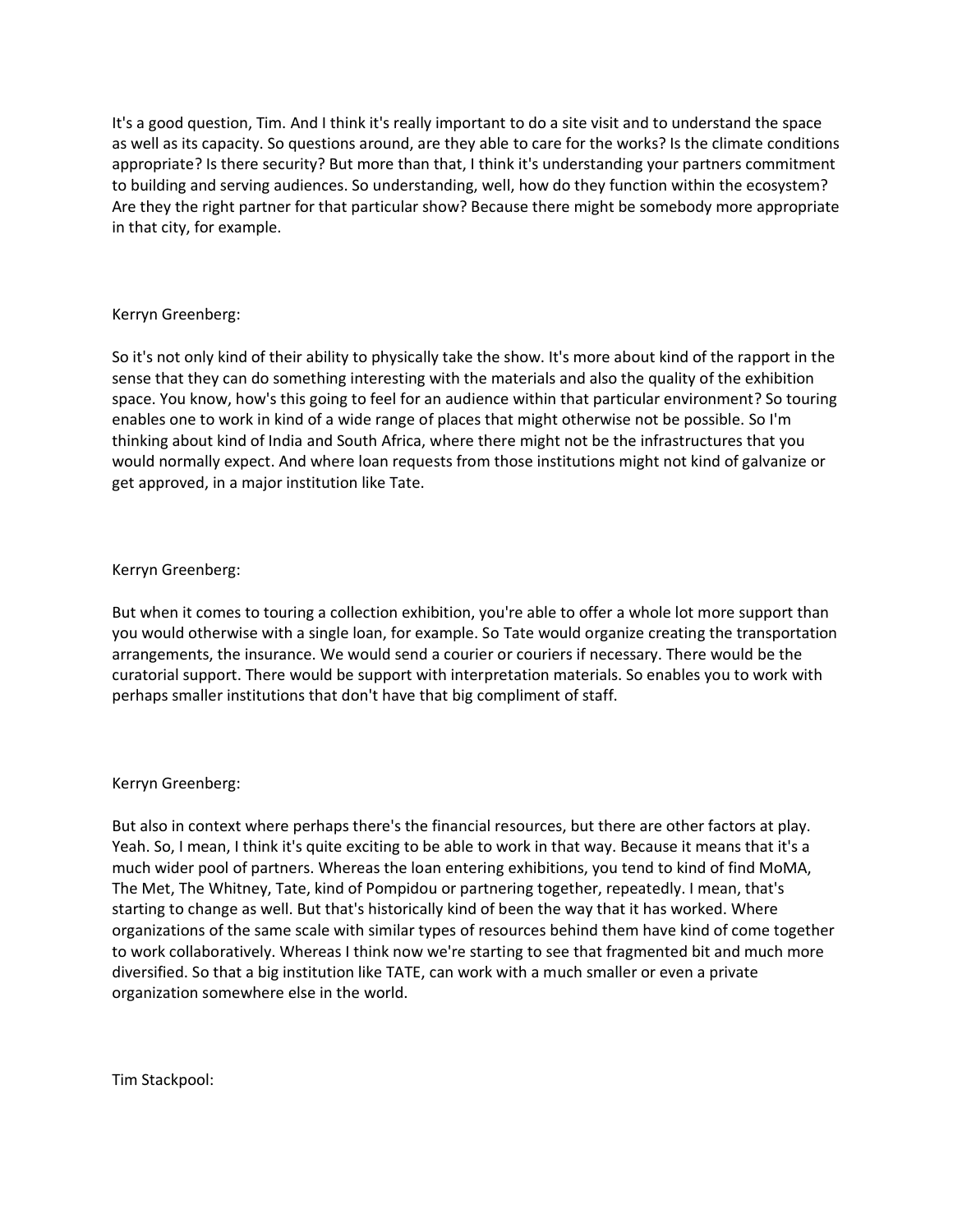All right. Let's get back to this exhibition, we're talking about LIGHT. And given your experience, when it comes to curating a project such as this, where does it start for you? I mean, this subject is so broad. I mean, how does your approach kind of change when it comes to the content? Oh, I was thinking just today. I mean, do you have a Rolodex catalogue of what you have available to you when you're flipping through it and thinking how you can construct this? Is it that simple? Or is it far more complicated?

### Kerryn Greenberg:

Yes and no. I mean, so Tate's collection comprises over 77,000 works. It is well catalogued, so it's relatively easy to search. So I was at Tate for 14 years. And during that period of time, you become very familiar with the collection and you begin to actually understand how it's history has kind of made it what it is. But also, you start to quickly realize that although it's a huge collection, there are very particular works that are increasingly kind of being requested or kind of in demand works. And those are the ones that are usually wanted for permanent or semi-permanent display at one of our own venues. And because of that exposure and they're well known and loved by local audiences. But also typically are well known in the international sphere. And those tend to be the works that are requested for loan out.

# Kerryn Greenberg:

So you're kind of chasing after the same things oftentimes. Which means that one has to kind of come up with a curatorial idea that is very robust to convince colleagues that actually they should relinquish those works to you for tour. So it's an interesting balance really. On the one hand, it being kind of limited to the works that are in the collection. But on the other hand, there are a lots of them and you kind of got to navigate your way through quite a complex set of requirements.

# Kerryn Greenberg:

For an exhibition like this. We set on the idea of Light, because of course Tate's collection is very, well JMW Turner is very extensively represented within Tate's collection. And he's perhaps the best loved English romantic artist, and is known as the painter of light. So on both counts, it made sense to begin with Turner for this particular show. And it's brought, conceived as a broadly chronological survey of how artists have used light as subject in the media since the 19th century. So it is very broad, but by starting with Turner, we kind of narrowed it down immediately.

#### Kerryn Greenberg:

I wanted to create a broadly chronological show that explored how artists have used light in so many different ways, that wasn't kind of pedestrian that moved through the different art kind of periods from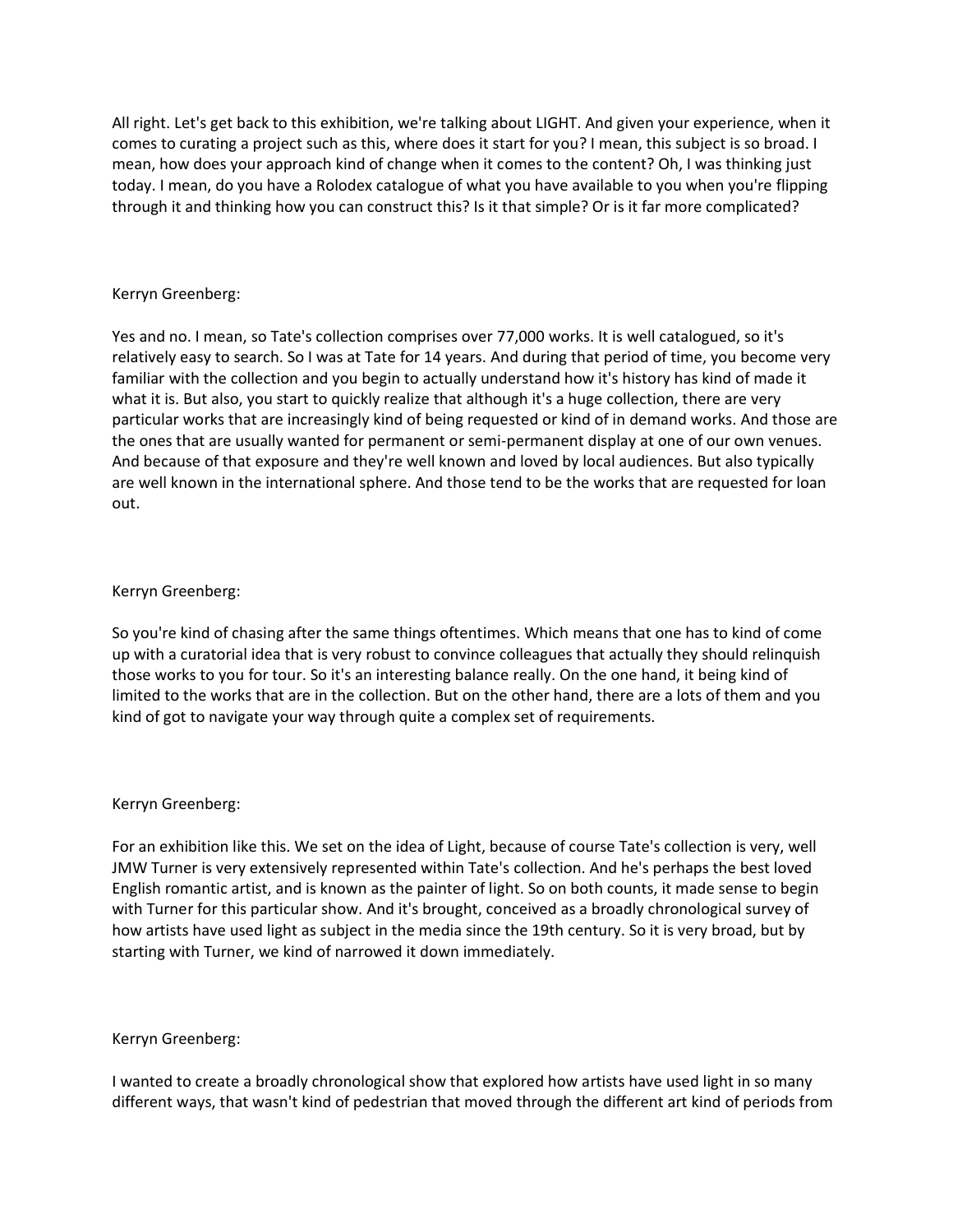the Western perspective, it was slightly more complicated than that. So began to think about, well actually, how do we start punctuating that history in ways that can be productive and take us in different directions?

### Kerryn Greenberg:

And so you start to kind of see unexpected juxtaposition. I tend to create curate intuitively and visually, and it's always informed by art history. But that's not kind of the starting point for me. So started to kind of look at well, what are all the works in Tate's collection that deal with the theme of light? And then, how do these relate to each other? Where are the synergies, where are the divergences?

### Kerryn Greenberg:

And intuitively I felt for example, that there was a connection between Bridget Riley and Lis Rhodes. Bridget Riley, of course, known for distinctive paintings, which engage the viewer's sensations and perceptions through her simple vocabulary of color and abstract shapes. And Lis Rhodes being a feminist filmmaker whose iconic expanded cinema work, like music, creates more central and participatory role for the viewer within this very dynamic, immersive environment.

# Kerryn Greenberg:

And then I stumbled across this lovely quote, which talks about the sound and vision of "Lis Rhodes' light music intimately connected to the op art patterns, readers audio. And the images zip and sizzle on the screen like cinematic Bridget Riley". And then you start think, okay, well this intuitive connection that I've made between these two artists, it's not just me who's seeing that. Somebody else has already kind of made these connections. And I think that's what's quite exciting about curating like that. Is you're able to surface things that perhaps aren't straight art history. But where there is something kind of visual or aesthetic. That links different practices.

# Tim Stackpool:

Now Light has been touring prior to arriving at ACMI. Do these shows evolve over time? Do you make changes depending on where they're going? Or are there practical needs that cause you to change an exhibition while it's touring?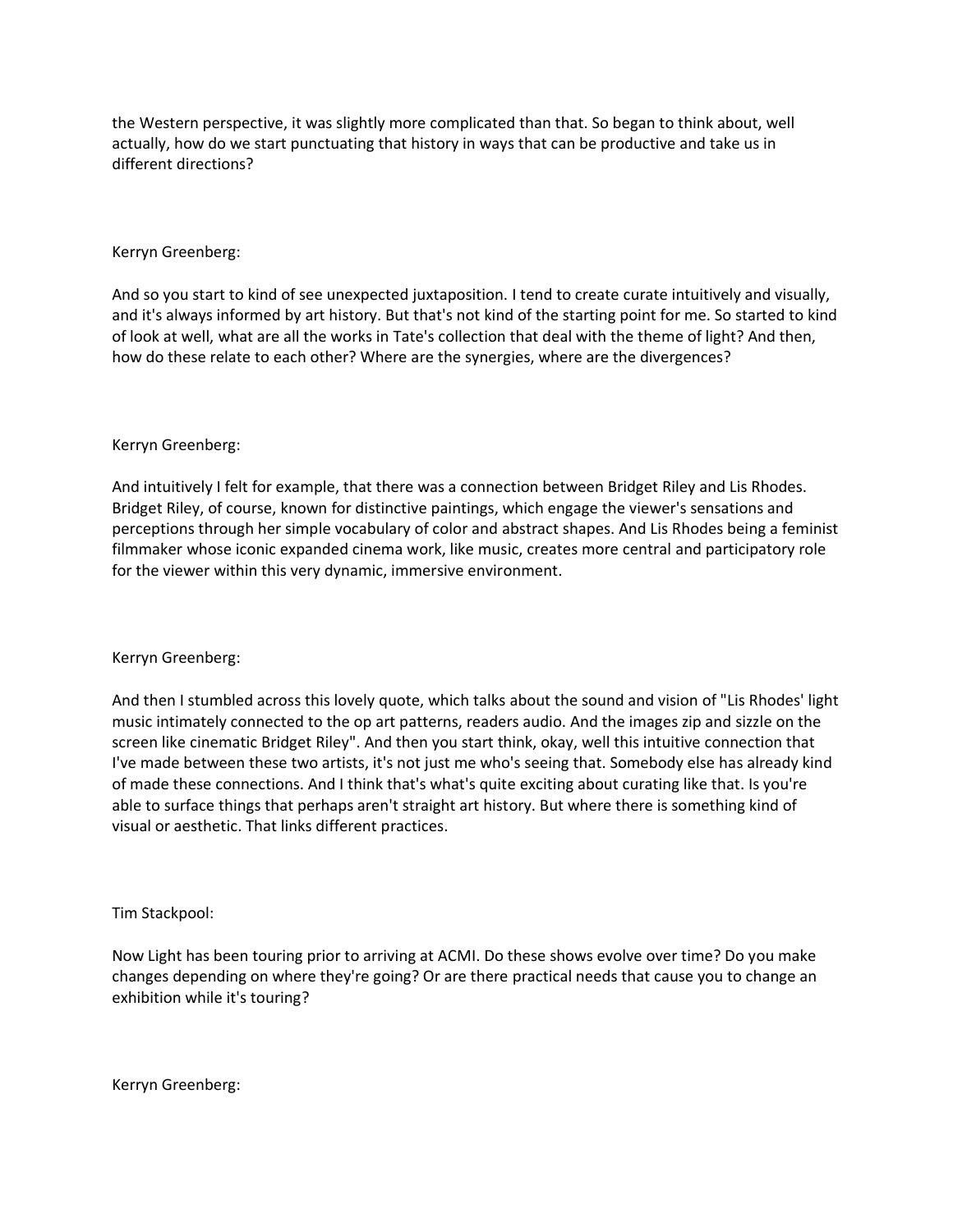Yeah, I mean, absolutely. So the exhibition was originally conceived for the Museum of Art Pudong in Shanghai as one of their Nogal exhibitions for their opening in July last year. And they had a huge space. And they had a very particular idea as to what kind of works they wanted to present. They wanted a lot of historical kind of paintings. And so that was kind of the brief. And at that point we didn't know when, where, or how the exhibition might tour beyond Shanghai. I was really focused on making an exhibition for them.

### Kerryn Greenberg:

And so by necessity and design as well later on, absolutely the exhibition needed to change. So for starters, there were very few institutions that could have presented it on the scale that it was at in Shanghai. Which is, they also, they wanted, as I mentioned before, a large number of historic paintings, particularly lows by the Pre-Raphaelite brotherhood. Who you may well know, kind of have these really detailed, intensely colourful kind of complex compositions. Yeah. That recall that are 15th century Italian art.

# Tim Stackpool:

Just beautiful, just beautiful. Yeah.

# Kerryn Greenberg:

Absolutely stunning. But those works are in huge demand and usually on permanent display at Tate Britain. But for Shanghai, we were quite fortunate in that Tate Britain was planning a major collection rehang, which freed up those works temporarily. So they could be included in the presentation in Shanghai. And then because of ACMI's focus on the moving image, we really wanted to give more space to the contemporary works. And that's what we've done.

# Kerryn Greenberg:

So I believe all touring exhibitions need to adjust to meet the needs of the host organisations and their audiences. And there's lots of different ways of doing that. It might be through the interpretation, it might be minimally altering the checklist. It might be changing the emphasis of the exhibition or altering the layout. And not all lending organizations approach touring in that way. I mean, some send absolutely everything with the exhibition, from a ready-made catalogue to the interpretation panels.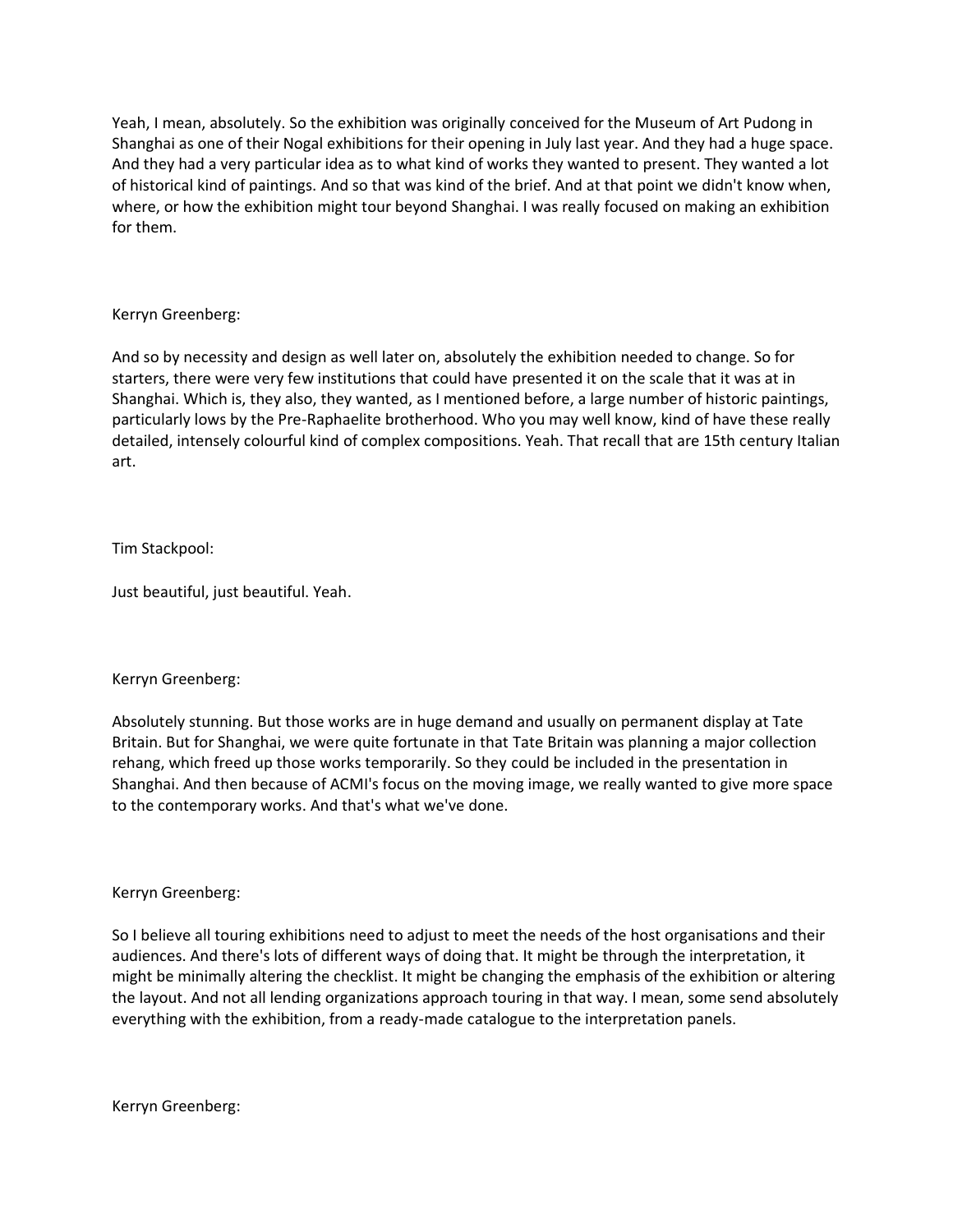But, I think it's important to understand that you're working in a different context and to embrace that. And also, your colleagues who know the space, who know the audience, who know the program that this sits within. Are well advised to collaborate and find what's going to work for them. And I think as the lending organization, it's encumbered upon you to be responsive to those ideas. So, in the case of ACMI, the idea of the exhibition remains intact, but the space kind of did demand a number of changes. Kind of a key one is moving light music by Lis Rhodes, which I mentioned earlier, into its own space in gallery three. So it's given a lot of kind of prominence. They also commissioned a new work by Australian artist Mikala Dwyer, which will compliment the light exhibition. And that I'm very pleased about. With the historic exhibition drawn from a British collection, it is heavily male. So to be able to counterbalance that I think was important. And also to have a local artist is a nice addition.

# Tim Stackpool:

It is good. Mikala's one of my faves as well, but you're right. And the other thing is too, on that note, is of course that the perspective of the audience is given consideration. Because there's nothing worse than stepping into a gallery and then thinking, well, sometimes it's tough enough to relate to contemporary art or art in general. But then sort of feeling completely alienated because there's no connection being able to made locally. It does leave you floundering.

### Kerryn Greenberg:

Absolutely I think you're right. And when the ACMI team proposed supplementing the interpretation for the exhibition to make more connections to the history of the moving image. And they had some really interesting ways of doing that. Tate was absolutely amenable and very excited to support that in any way that we could. So I think it is important that exhibitions are relatable to local audiences. Even if the content is completely foreign, and in fact probably more so in those instances.

#### Tim Stackpool:

The other thing I wanted to ask you about. And you talked about how you received some reassurance going through and determining the content and how connections were to be made between the various aspects of the exhibition. But was anything uncovered to you that you thought was quite unexpected, which took you by surprise?

#### Kerryn Greenberg:

I mean, I think it's probably worth saying that I'm a modern and contemporary African arts specialist. But at Tate, all curators are expected to be generalists. So, for me personally, it was a wonderful opportunity to dive deep into the collection. Tate's collection of British arts spans 1500 to the present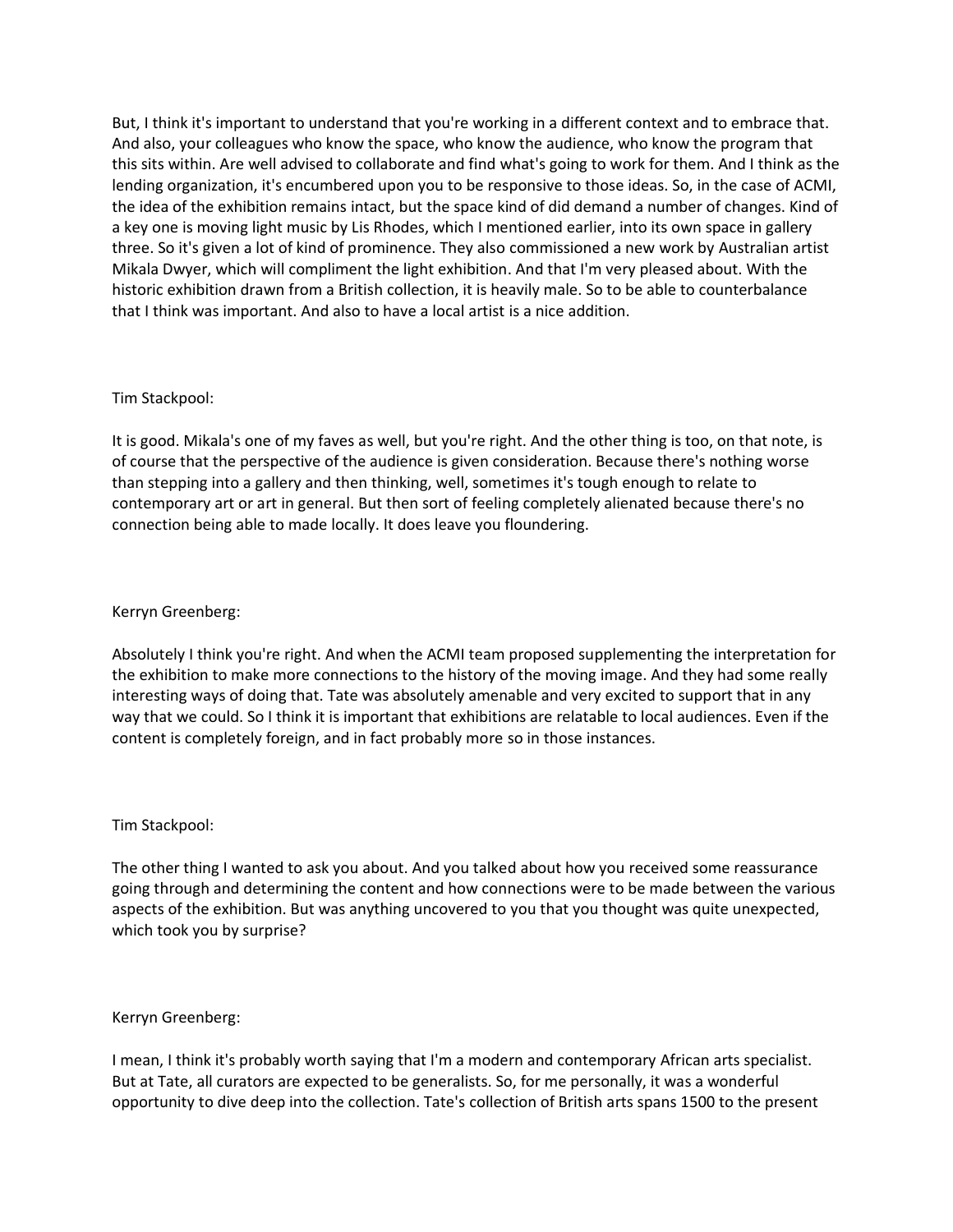and international art 1900 to the present. In my time at Tate, I've worked much more with the international collection, modern and contemporary collection than I ever did the British historic collection. So it was great fun looking at some of the really incredible historic works in the British collection. Which of course I knew about and had, had studied at school and at university, but hadn't ever had a chance to work closely with. So that was exciting to start to really look at Turner's paintings, for example. And start to think, well, okay, he's known as the painter of light, but which paintings of his exemplify that in the most interesting ways? And how do we then connect that with more contemporary practice?

### Kerryn Greenberg:

So I had lots of fun looking at Turner's lecture diagrams from the early 1800s, which he made to illustrate how to represent the reflection and refraction of light, for example. And he made those lecture diagrams to illustrate that to his students at the Royal Academy. Those are not so well-known, but actually look really contemporary. And then when you put works like that into dialogue with something like Lilian Elaine's Liquid Reflections from 1968, you see that actually two artists approaching the same ideas from very different kind of historic moments in completely different media.

# Kerryn Greenberg:

So playing with the idea of, how does light and art and science all kind of intersect to create something new. Those kinds of connections for me were exciting to kind of draw out. Because it was a history that I was much more familiar with, with one that I was less familiar with. And I hope that audiences will have that same kind of revelation, I suppose.

# Tim Stackpool:

Yeah. And a tremendous amount of detail there. Are we talking about your preparation from start through to delivery? Are we talking 18 months here? Are we talking two years here?

# Kerryn Greenberg:

So I worked with a curatorial assistant Matthew Watts, he was actually from Australia, but based in London. And the two of us worked really intensively for the best part of 18 months. So yeah, I mean, obviously we were doing other things as well. A huge amount of research went into the show and then of course there's the catalogue. And we were also supporting the museum of Art Pudong in getting ready to receive and deliver a show, which was obviously their first show. So I mean, these things don't come together quickly. Even, when they are all drawn from one collection.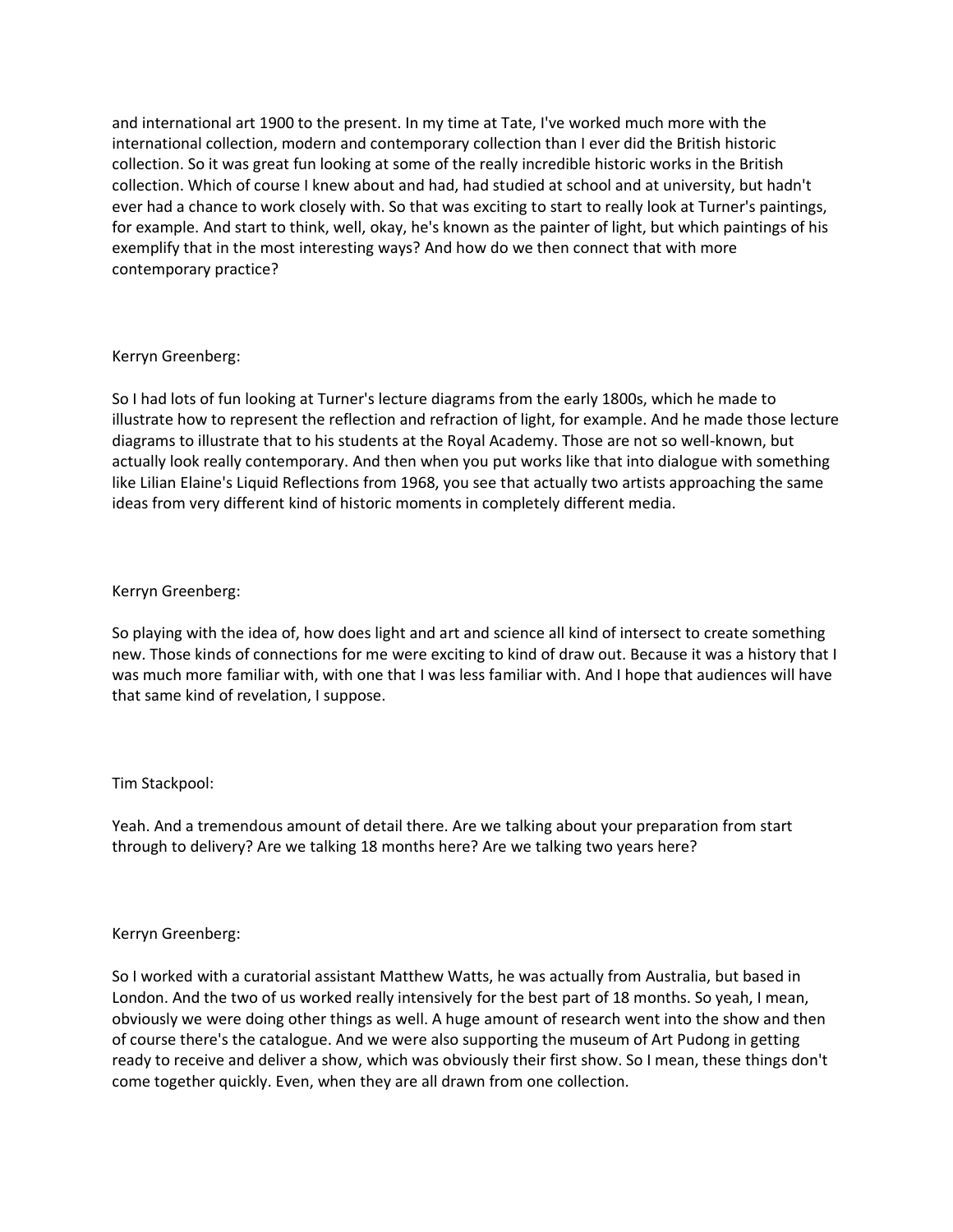# Tim Stackpool:

I always just think the intensity of the work that curators such as you, especially when dealing with international collections, there's an intensity there. I mean, there's a preoccupation almost. You're constantly distracted. People say, what time do you start work in the morning? And it's as soon as you open your eyes pretty much.

# Kerryn Greenberg:

Yeah. I mean, I always said curating, isn't a profession, it's a lifestyle. It isn't something that switches off at 5:00 PM and you walk out the door. I do wake up in the middle of the night and I think, oh, that amazing work that I hadn't thought about, that could work extremely well in this space. So what about this venue for that exhibition? So definitely is a life choice. But such a rewarding profession to be involved in. And such an honour to work with artists and be able to kind of share what one learns along the way with a wide range of people.

# Tim Stackpool:

Yeah. I love how you can walk into an exhibition and then there's the surface layer, which is what you presented. And then there's a deeper layer of trying to understand and trying to relate to how the curator has put this together, how it has been presented this way. And especially in terms of an exhibition like Light, there's the foundation that you put in place. And then the local curatorial team at ACMI, then making it work in their space as well, in collaboration with you. Sometimes I think the artistic process is not just what's on the walls, but how you have actually come to this point. How you as curators have come to this point. And I think that's a work of art in a way in itself.

# Kerryn Greenberg:

I mean, I think curating is definitely a creative endeavour. I mean, there are some curators out there who will draft a checklist and not think at all about a visitor's journey through the space. And they'll hand over the checklist to an exhibition designer who will then do the creative work of thinking about, how does our visitor move through the space? What do they see? What are the works that are hanging next to each other? Or which work proceeds or follows the next. I'm not one of those curators. And there's not that many that I know who takes such a distance from the finished product. And who approach it from a much more art historical kind of theoretical position.